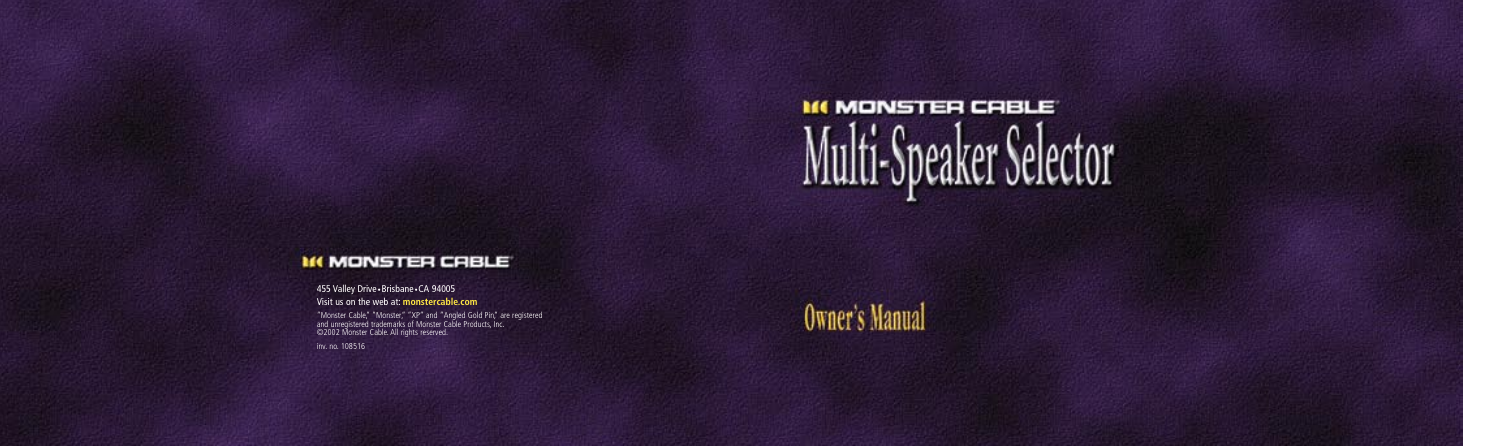## **TABLE OF CONTENTS**

|                             | Page |
|-----------------------------|------|
|                             |      |
| Introduction                |      |
| Content Checklist           |      |
| Hookup Instructions         | 3    |
| Product Features            |      |
| Troubleshooting             | 10   |
| Appendices --               |      |
| A. Warranty Information.    | 13   |
| <b>B.</b> How to Contact Us | 14   |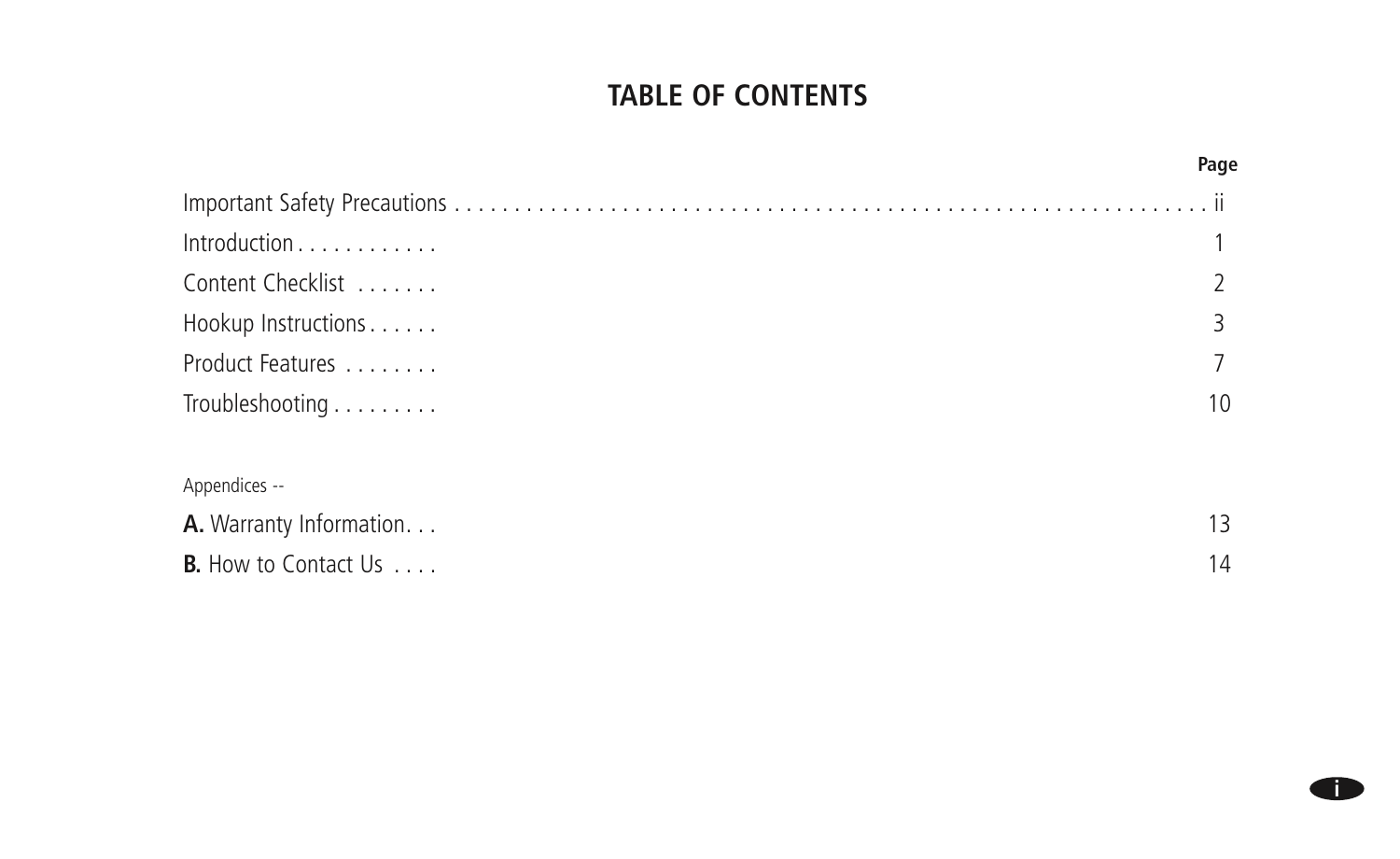# **IMPORTANT SAFETY PRECAUTIONS**

Please read and observe the following safety points at all times.

# **WARNING – Liquid: Avoid Electrical Shocks**

#### **Do not operate your Monster Cable Multi-Speaker Selector if liquid of any kind is spilled onto or inside the unit.**

Do not operate your multi-speaker selector near rain or water that's spilled or contained (e.g., bathtub, kitchen or bathroom sink).

# **WARNING – Amplifier/Receiver Power Rating**

 Your Monster Multi-Speaker Selector is designed for use with amplifiers and receivers that operate within a maximum power output rating of 150 watts per channel at 8 ohms. Using your speaker selector with an amplifier or receiver that has a higher power output may damage the unit and will void the warranty. If you don't know the power rating of your amplifier or receiver, consult your amplifier or receiver's owner manual or contact the manufacturer.

# **WARNING – Amplifier Overload Protection**

**ii**

 If you use an amplifier (tube or solid state) to power your system, please note that it must ALWAYS have a speaker pair (load) connected from the amplifier to the Monster Multi-Speaker Selector and at least one speaker pair selected on your multi-speaker selector. Amplifier overload or damage to the amplifier's internal circuitry may occur if you turn on the amplifier and there is no pair load connected from the amplifier to the Monster Multi-Speaker Selector and at least one speaker pair selected on your speaker selector.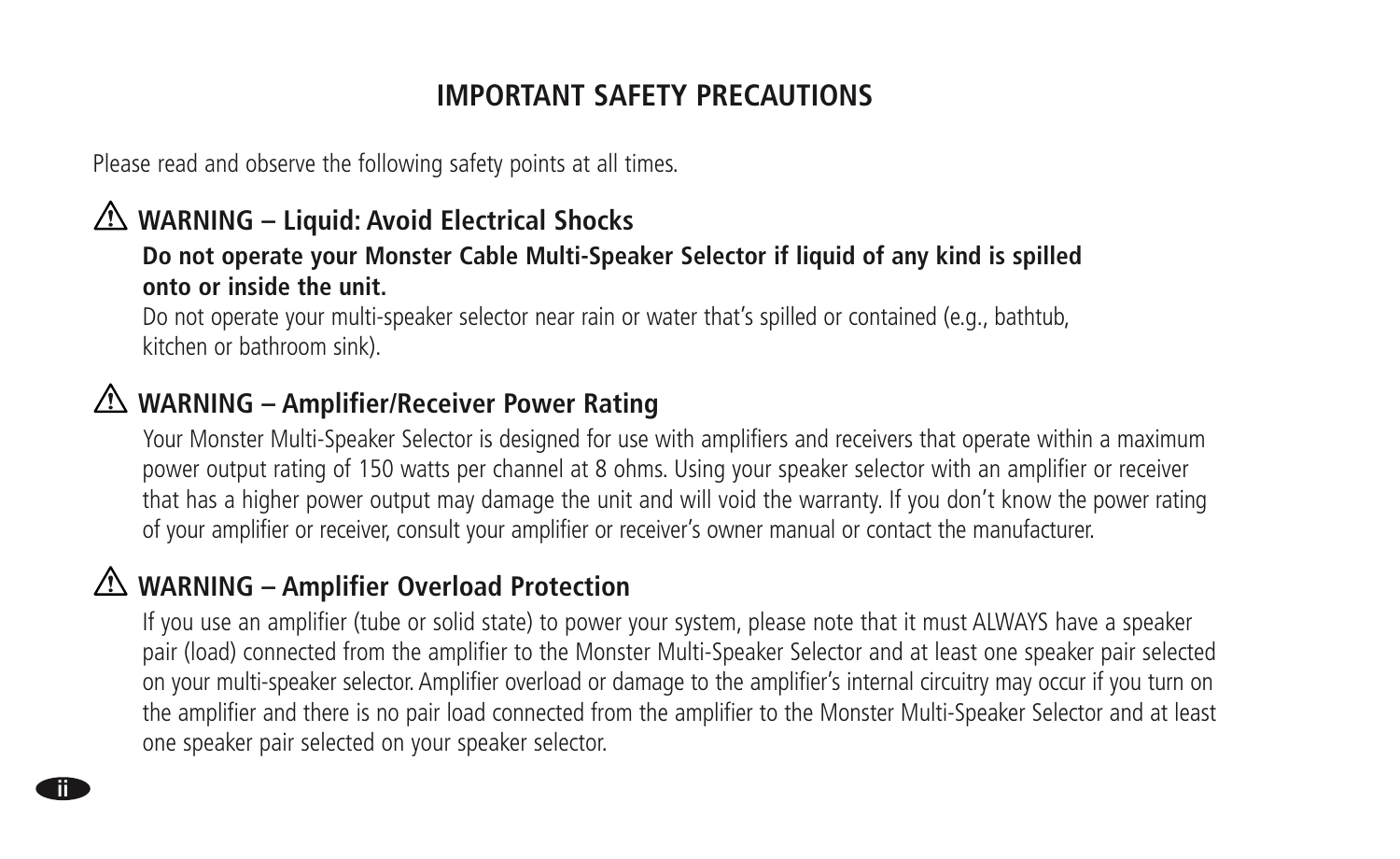# **CAUTION – Exposure to Heat**

 Do not expose your Monster Multi-Speaker Selector to direct sunlight or place it near wall heaters, space heaters, or any enclosed space prone to temperature increase (e.g., car trunk).

# **CAUTION – Do Not Place Multi-Speaker Selector In An Unprotected Area**

 Place your Monster Multi-Speaker Selector indoors, in a protected area that has adequate air flow, and is free from excessive dust. Do not expose the unit to humidity, rain, heat emitting sources, or direct sunlight.

# **CAUTION – To Prevent Fire, Use Only CL3-Rated Speaker Cable for In-Wall Installations**

 Most areas of the U.S. regulate fire safety ratings for in-wall cable. Check with your local municipality to be sure your installation meets specifications. In order to conform with local building codes, you must use CL-rated speaker cable for in-wall installations. We recommend Monster CL-rated speaker cable that is 16 gauge or larger. Use Monster 14 gauge or larger for long runs (over 35 ft.).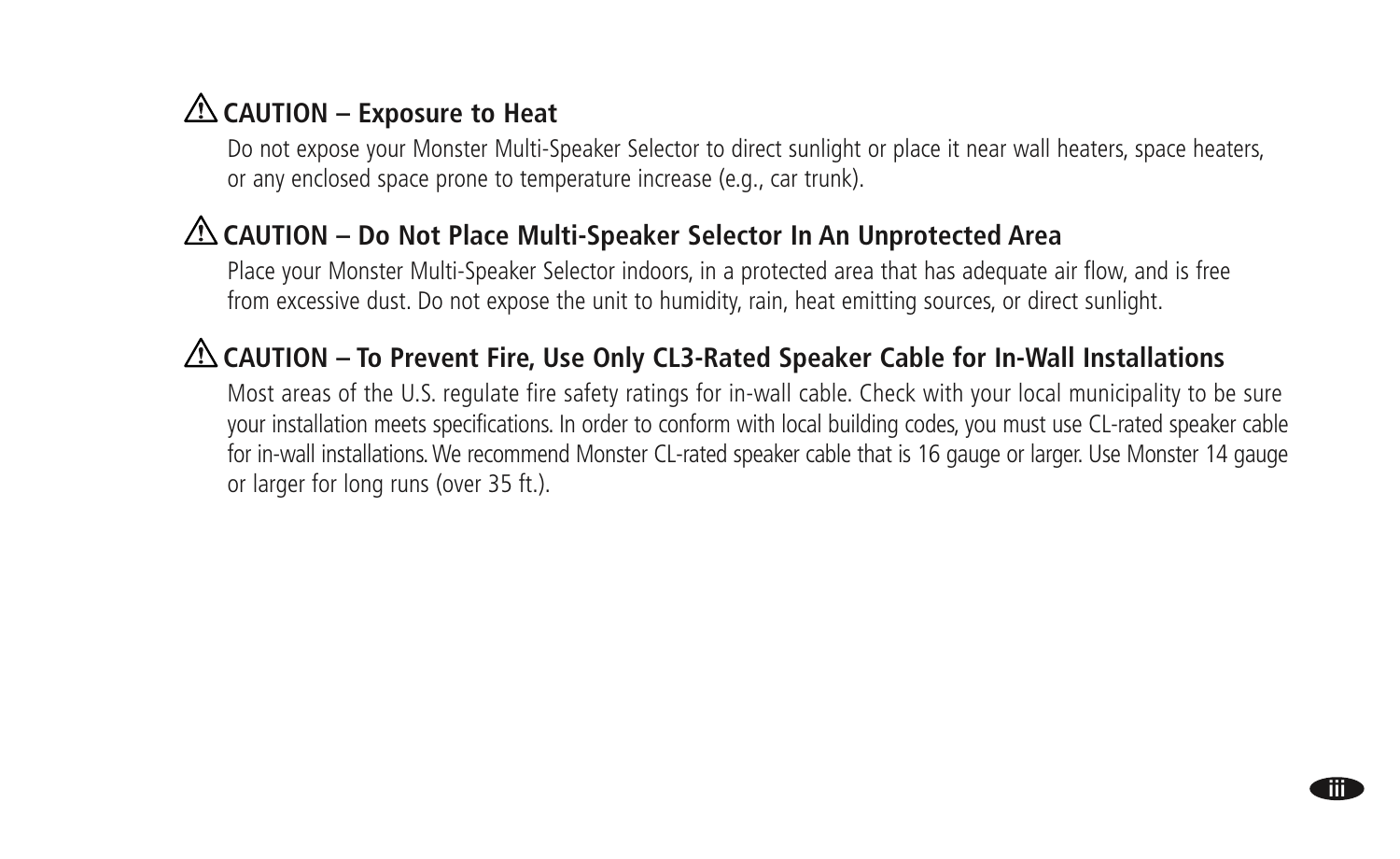## **INTRODUCTION**

#### **Thank You**

Thank you for purchasing Monster's Multi-Speaker Selector. This easy-to-use, high quality speaker selector ensures that no matter where you are, relaxing on the couch in the living room or lounging poolside, you can enjoy the convenience and flexibility of listening to multiple speaker pairs simultaneously.

Monster's Multi-Speaker Selector also provides invaluable protection for your amplifier. Most amplifiers aren't designed to power multiple speaker pairs. If they are used for this purpose, impedance (ohms) may drop to a dangerously low level, potentially damaging or overloading your amp. Your Monster Multi-Speaker Selector is specially designed for use with high power amplifiers and features high current, low-loss Amplifier Protection circuitry. Monster's Amplifier Protection circuitry delivers the stable impedance your amplifier needs to power multiple speaker pairs safely and effectively.

This owner's manual describes how to easily operate and maintain your Monster Multi-Speaker Selector. Please read it carefully.

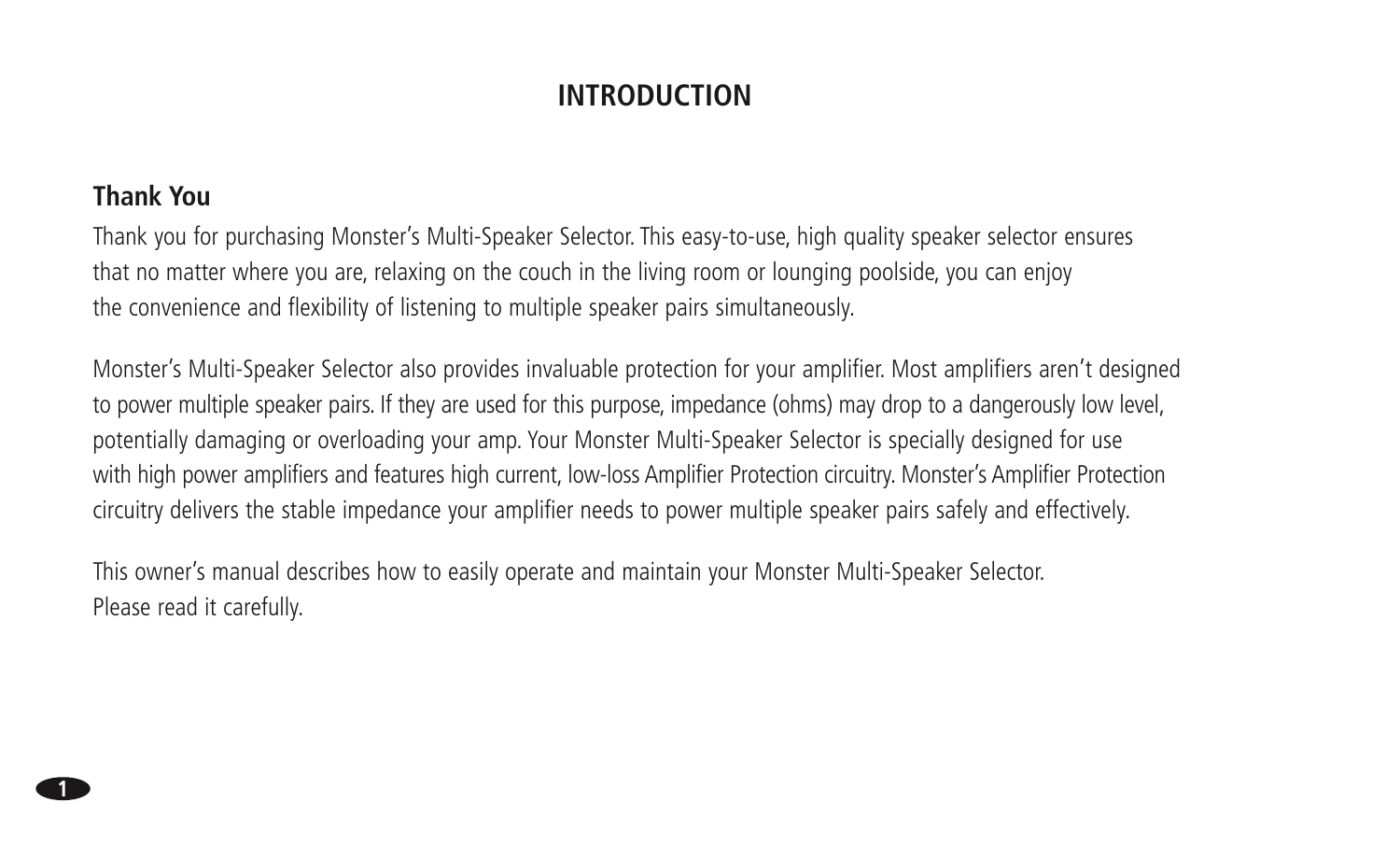# **CONTENT CHECKLIST**

### **Before You Begin**

Before you do anything, make sure you have everything you need to enjoy your Monster Cable Multi-Speaker Selector. You'll need the following items to get started:

**1)** This owner's manual.

**2)** Your favorite pen or a computer with internet browser (for registering your warranty information).

**2**

**3)** One Monster Cable Multi-Speaker Selector (MSS-4 or MSS-6).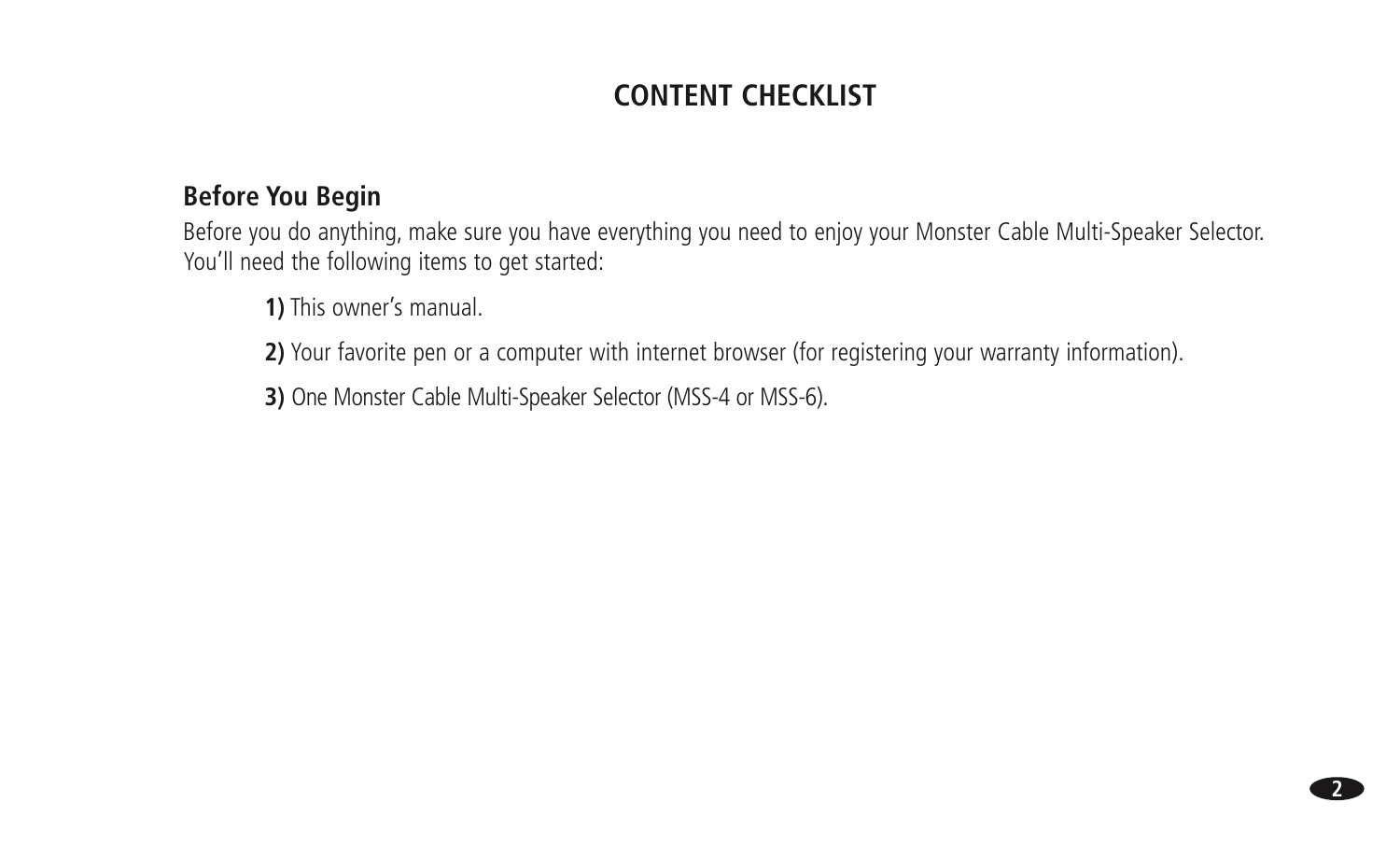### **HOOKUP INSTRUCTIONS**

### **STEP 1 Amplifier to Speaker Selector Hookup (Using Pre-Terminated Speaker Cable)**

#### IMPORTANT NOTE

**3**

Your Monster Multi-Speaker Selector is designed to accept any size cable terminated with Monster® Angled Gold Pin® connectors and up to 14 gauge non-terminated speaker wire. If you're using non-terminated speaker wire, do not use any speaker wire that is larger than 14 gauge. The lower the gauge number, the larger the cable (e.g., 12 gauge is larger in actual physical size than 14 gauge).

The following hookup instructions are based on usage of pre-terminated cable (connectors are already attached to the speaker wire). Non-terminated stranded conductors can frey and cause electrical shorts, and may not provide maximum signal transfer.

If you have unterminated speaker wire, terminate it on both ends with push-pin (aka "tip") connectors before hooking up your amplifier to your multi-speaker selector. For maximum conductivity, signal transfer and corrosion resistance, we recommend terminating your speaker cable with Monster 24k gold contact Angled Gold Pin connectors.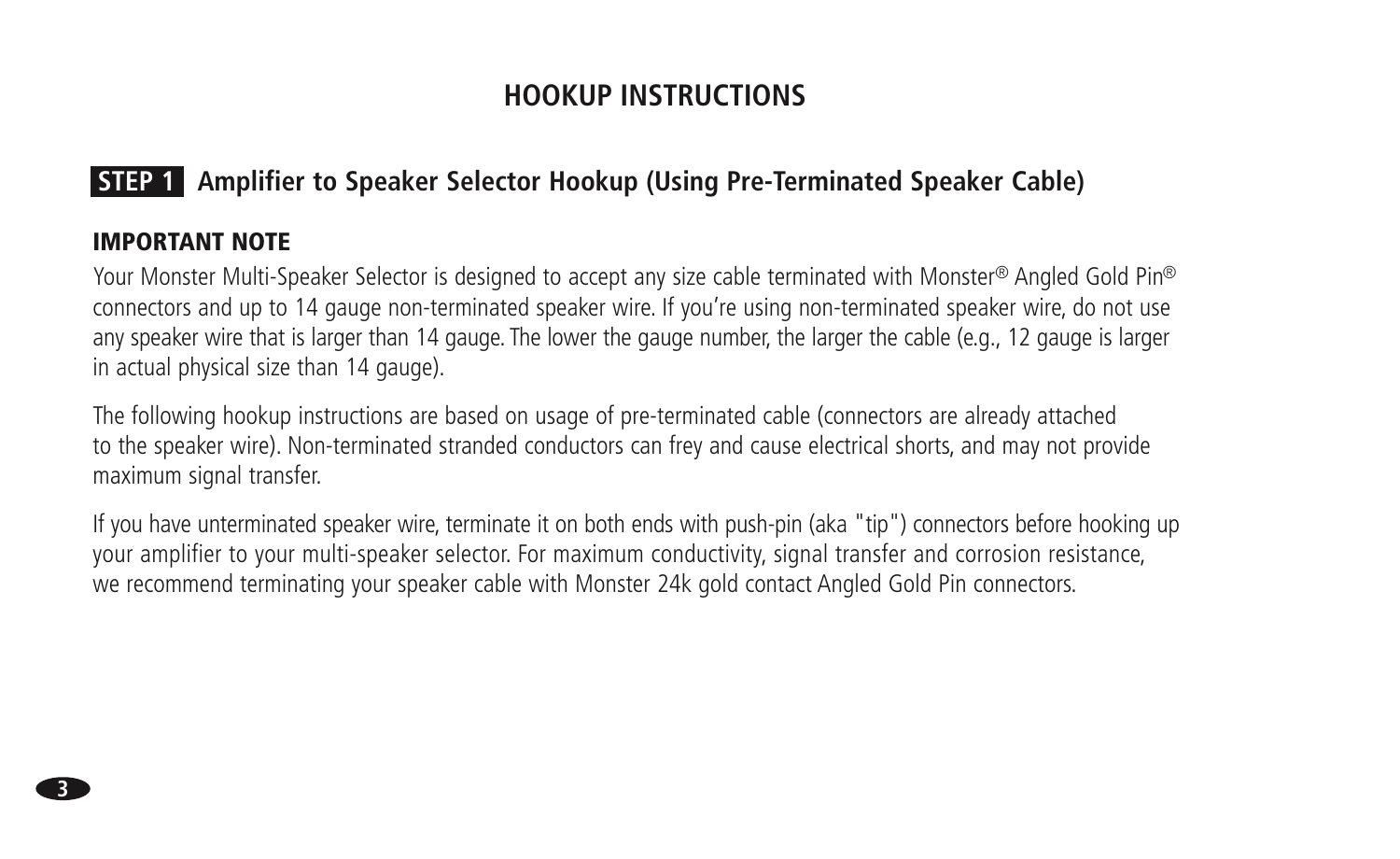- A) Before you do anything, turn off power to all components in the signal path, including your amplifier and Monster Multi-Speaker Selector.
- B) Using speaker cable, hook up the "Left" channel (red for "+" and black for "-") from the Speaker Output terminals found on the back of your amplifier to the matching Amplifier Input terminals on the back of the Monster Multi-Speaker Selector.
- C) Using speaker cable, hook up the "Right" channel (red for " $+$ " and black for "-") from the Speaker Output terminals found on the back of your amplifier to the matching Amplifier Input terminals on the back of the Monster Multi-Speaker Selector.



Amplifier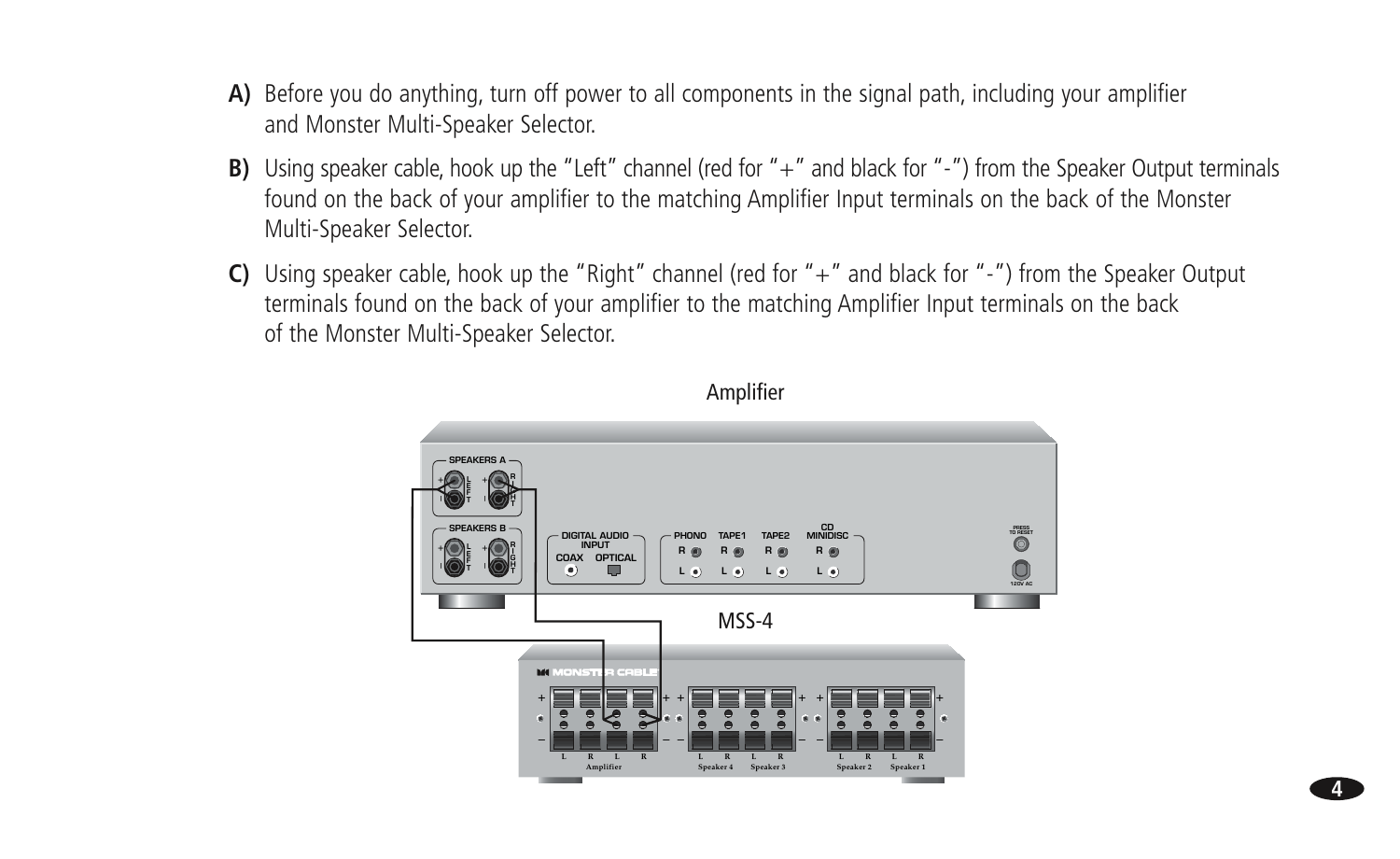# STEP 2 Main Speaker Pair-to MSS-4/MSS-6 Speaker 1 Hookup

### **NOTE**

For the best possible audio quality, we recommend only using a high performance speaker cable, such as Monster® XP, not the ordinary "zip" cord that comes free in the box with your speakers.

- A) Hook up the "Left" channel (red for "+" and black for "-") found on the back of your speaker to the matching Speaker 1 Input terminals on the back of the Monster Multi-Speaker Selector.
- **B)** Hook up the "Right" channel (red for "+" and black for "-") found on the back of your speaker to the matching Speaker 1 Input terminals on the back of the multi-speaker selector.

C) For additional speaker pair hookup, repeat steps A and B.



**Speakers**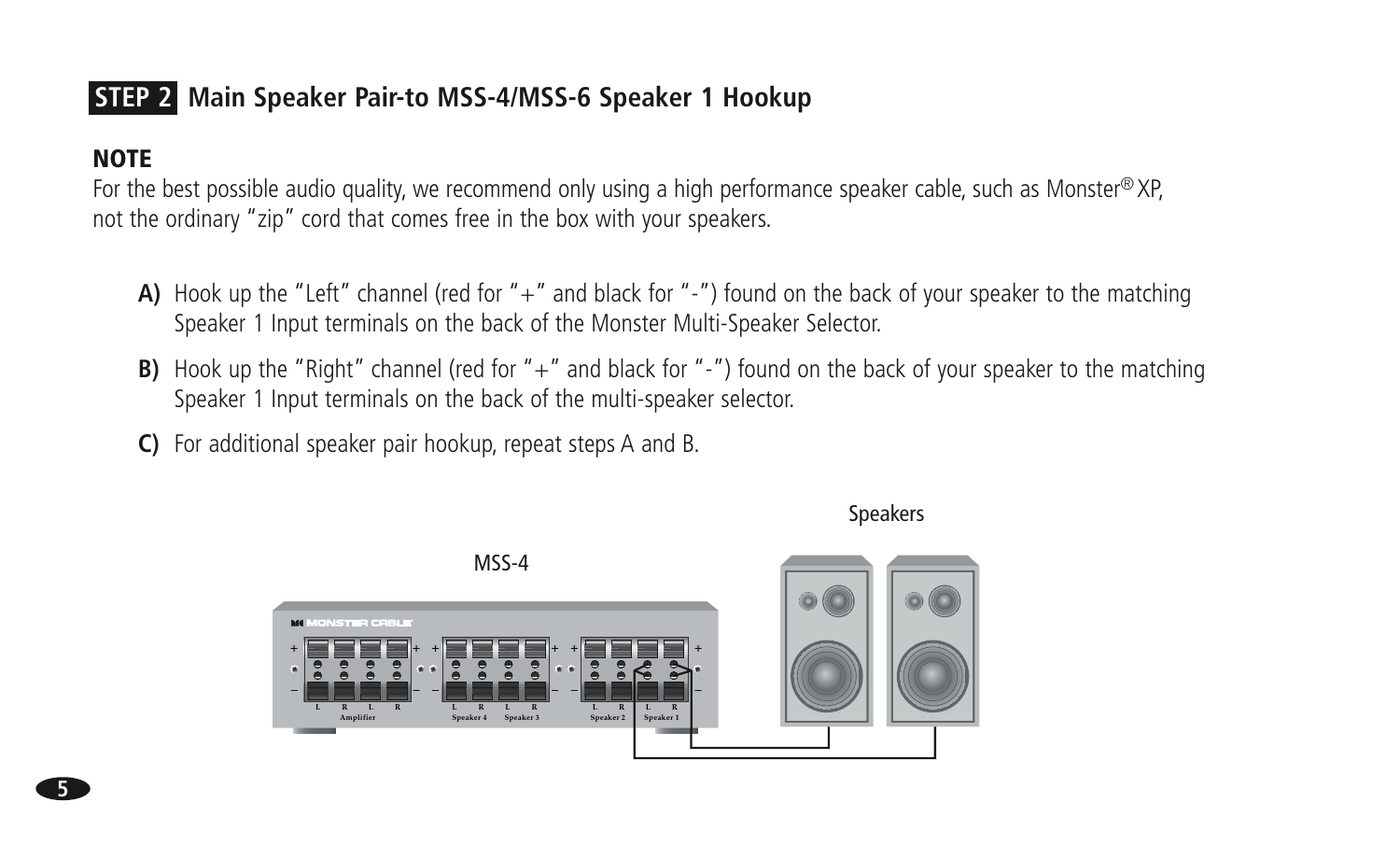# **STEP 3** Selecting Speakers

#### **NOTE**

The selector buttons on the front panel enable you to engage or disengage the speaker pair they correspond to.

If you want to adjust the volume of each speaker pair individually, you must use separate volume controls. For maximum performance, we recommend using Monster Cable<sup>®</sup> Stereo Volume Control.

- **A)** Turn on your amp or receiver and select a source (e.g, CD player).
- **B)** Adjust the volume control to the desired level. Remember, if you're not using separate volume controls for each speaker pair, you can't individually adjust the volume level. So, the volume you set on your amplifier will determine the volume level for each speaker pair throughout the house.
- **C)** Press the selector button on your speaker selector which corresponds to the speaker pair you wish to use. For example, if you want to use the speakers connected to Speaker 1, Speaker 2, and Speaker 3, press those buttons.
- **D**) To disengage all other connected speaker pairs, deselect each speaker pair's corresponding selector button.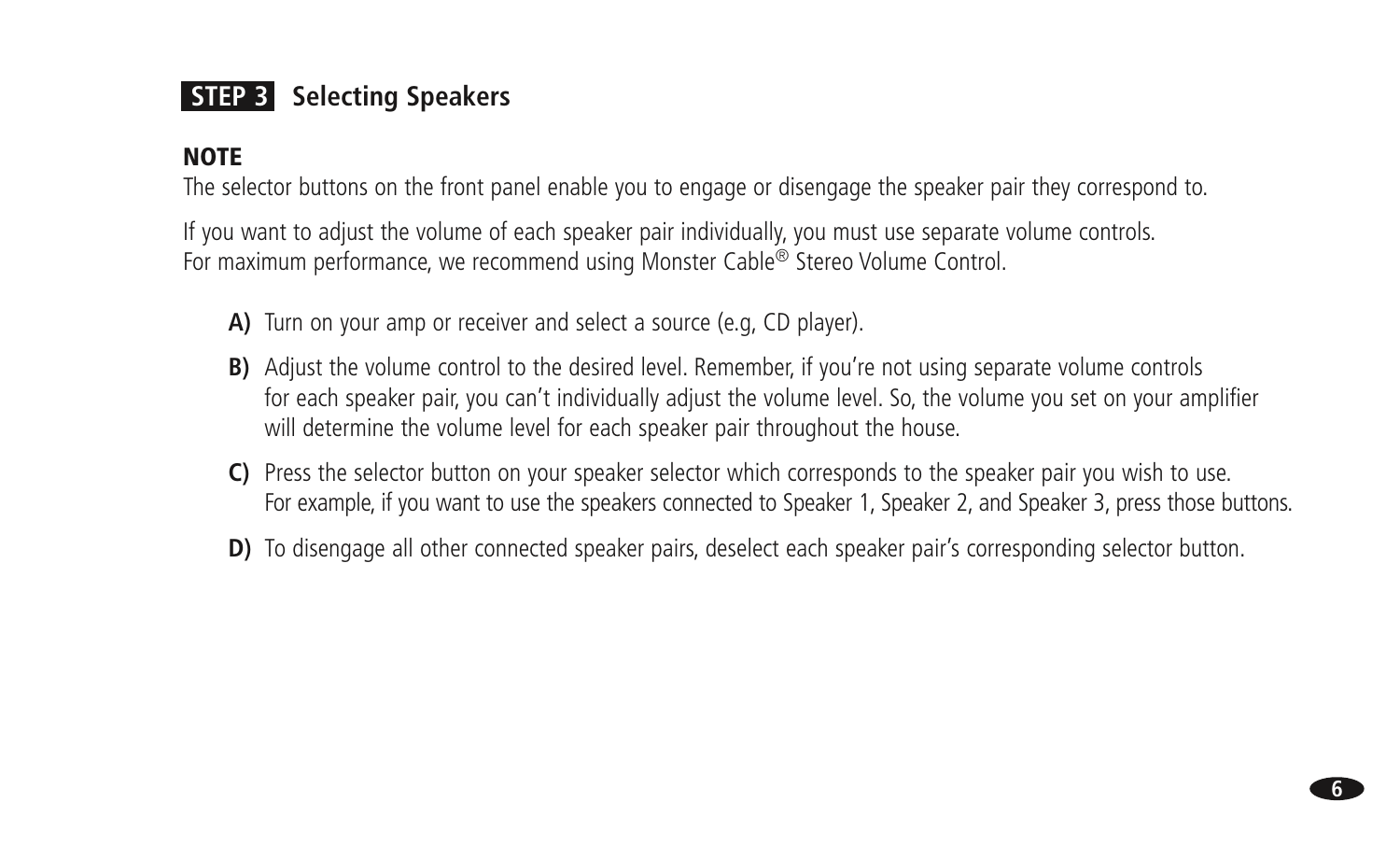#### Monster Cable® Multi-Speaker Selector **MSS-4 Features**

Please see page 9 for feature descriptions.



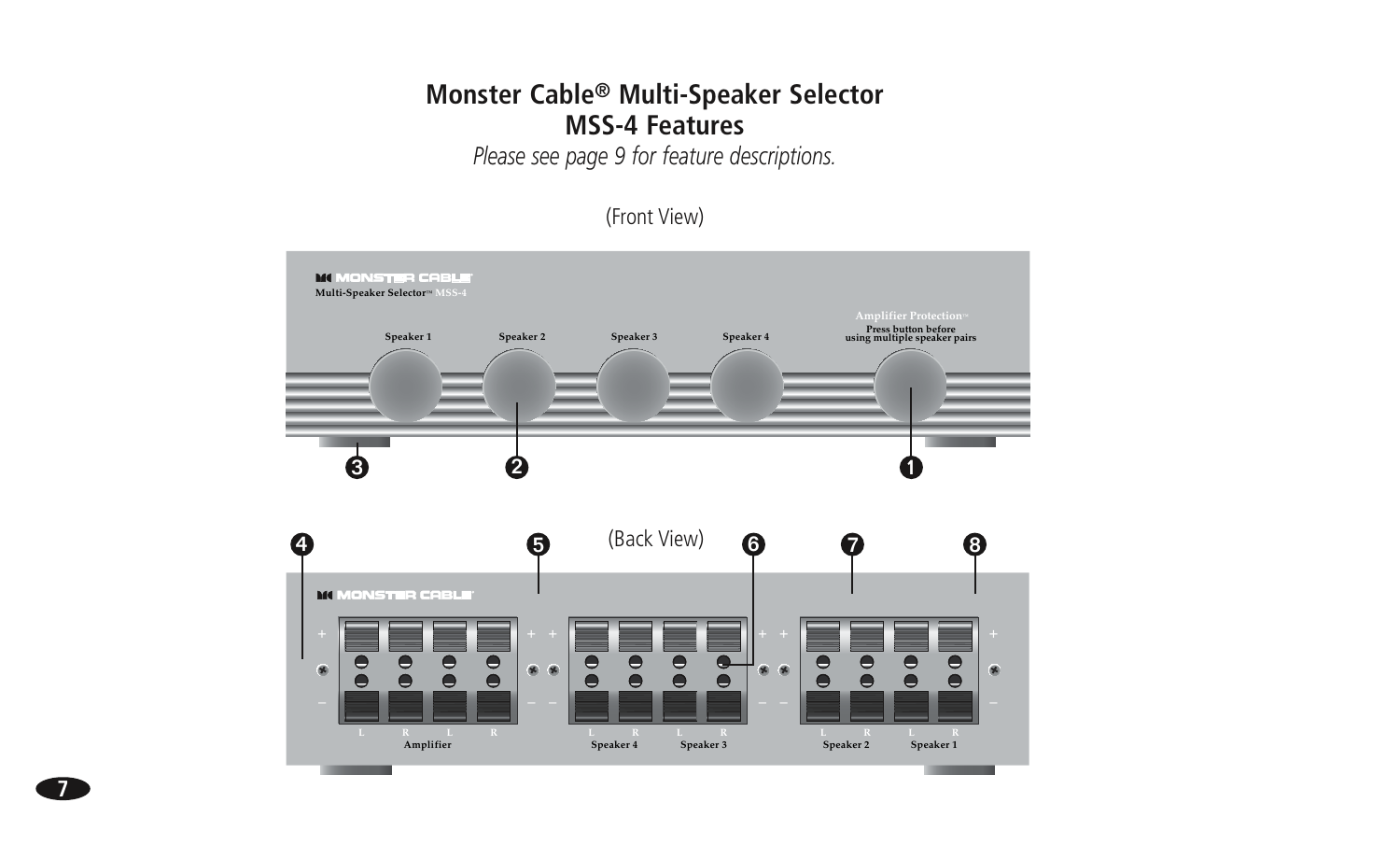#### **Monster Cable Multi-Speaker Selector MSS-6 Features**

Please see page 9 for feature descriptions.





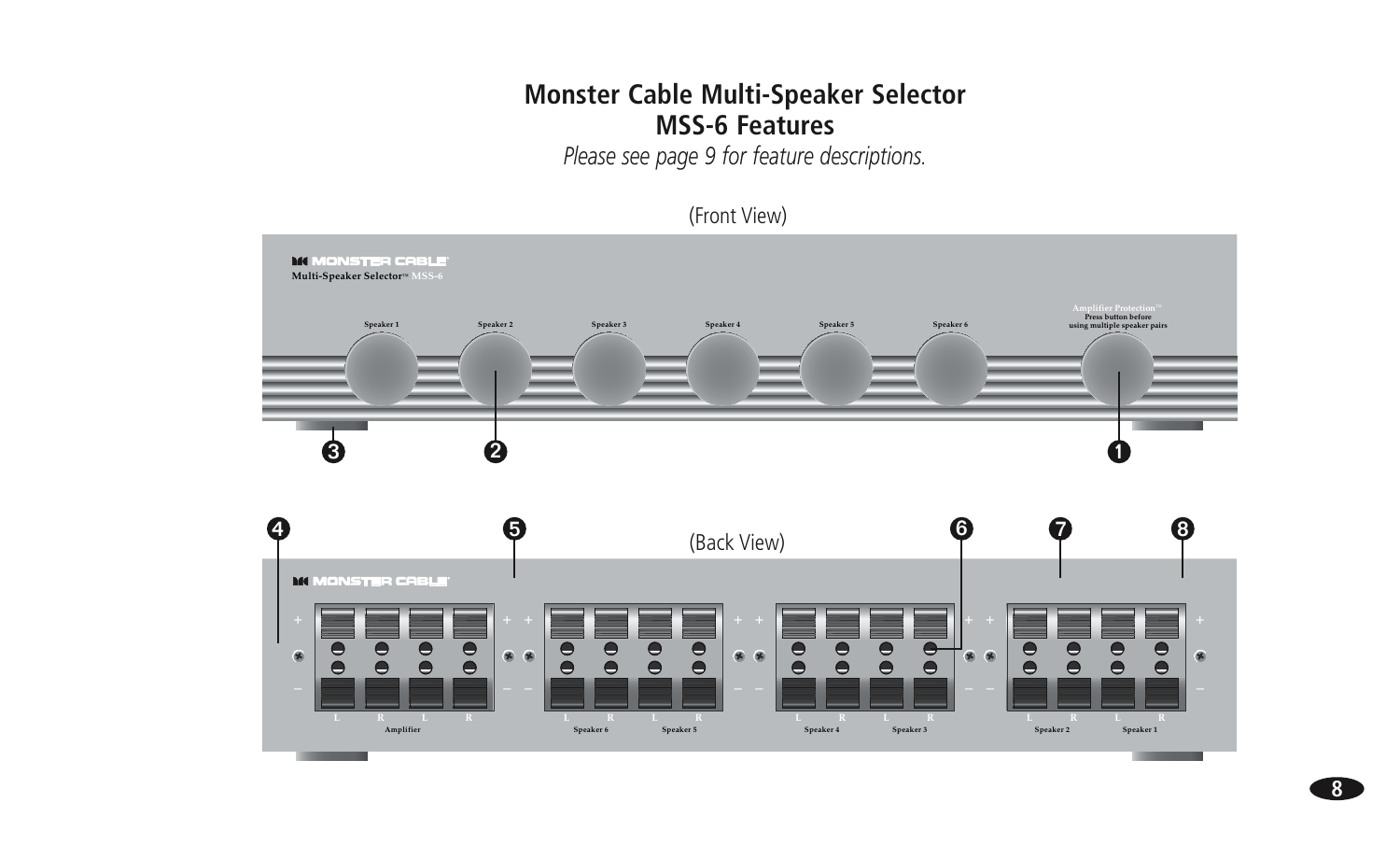# **MONSTER CABLE MULTI-SPEAKER SELECTOR FEATURES**

*Numbers refer to drawings on pages 7-8.*

#### **1. High Current Amplifier Protection Circuitry**

When engaged, this impedance matched circuitry maximizes high power amplifier performance and allows you to safely use multiple speaker pairs simultaneously without overloading or damaging your amplifier.

#### **2. Large, Easy-to-Use Push-Button Speaker Selectors**

Select up to four (MSS-4) or six (MSS-6) pairs of speakers simultaneously.

### **3. Heavy-Duty, No-Slip Oversized Rubber Feet**

No-slip rubber feet ensure the speaker selector stays in one position, even when you push the selector buttons aggressively. Allows you to place the multi-speaker selector on top of any component without damaging the components surface.

### **4. PC Board with Extra-Wide Traces**

Extra-heavy copper on printed circuit board for maximum conductivity, signal transfer and durability.

### **5. Ultra-High Conductivity Silver Contact Switches with Paralleled Contacts**

Specially designed for high current amplifiers. Provides superior corrosion resistance for maximum durability and reliability.

### **6. Precision 24k Gold Contact Spring-Loaded Speaker Cable Connectors**

Accepts all speaker cable terminated with Monster® Angled Gold Pin® connectors and up to 14 gauge non-terminated wire.

#### **7. Internally Wired with Monster Cable**

For smoother, more natural sound with improved clarity and dynamics.

## **8. High Current Handling, Low-Loss Non-Inductive Resistors with Aluminum Finned Heat Sinks**

Delivers maximum power from systems using power-hungry amplifiers – up to 150 watts per channel.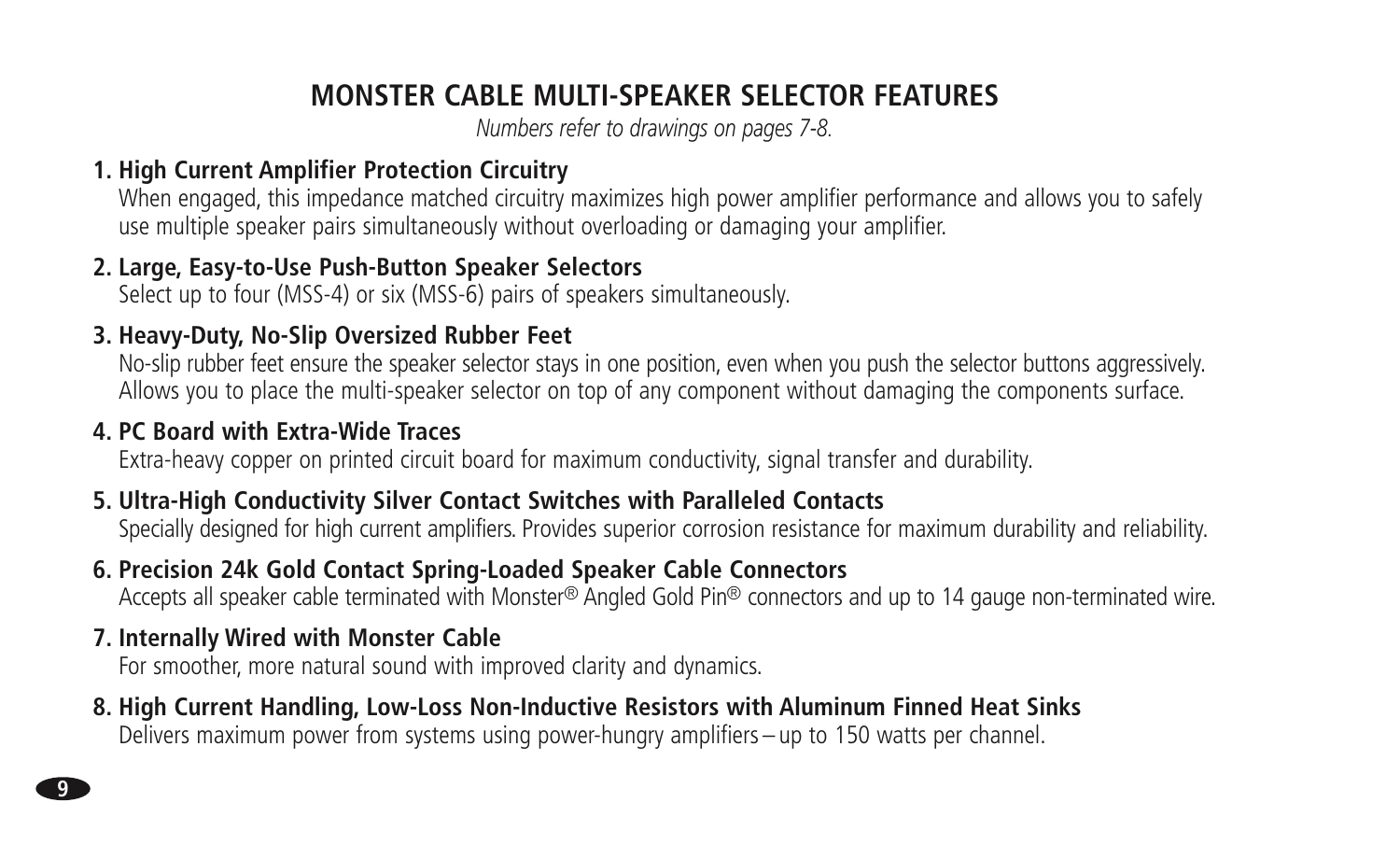# **TROUBLESHOOTING GUIDE**

#### **PROBLEM - One of the speaker pairs hooked up to the Monster Multi-Speaker Selector isn't working.**

#### **Possible Cause #1**

You haven't pushed the speaker selector button on the front panel of your Monster Multi-Speaker Selector that corresponds with correct speaker terminal on the back panel. For example, if you push the Speaker 2 selector button, that will only select the speaker pair properly hooked up to the speaker terminal labelled Speaker 2.

#### **Possible Solution**

 • Push the speaker selector button on the front panel of your Monster Multi-Speaker Selector that corresponds with the correct speaker terminal on the back panel.

#### **Possible Cause #2**

You have improperly hooked up your speaker cable to the corresponding speaker terminal.

#### **Possible Solution**

• Turn on your amplifier or receiver..

#### **Possible Cause #3**

Your amplifier or receiver is not turned on

### **Possible Solution**

- Make sure your amplifier or receiver is plugged into a properly grounded 120V wall outlet.
- In some households, a wall switch may need to be thrown to make the wall plug come alive. Try turning on the light switches located near the wall unit powering the Amplifier or Receiver.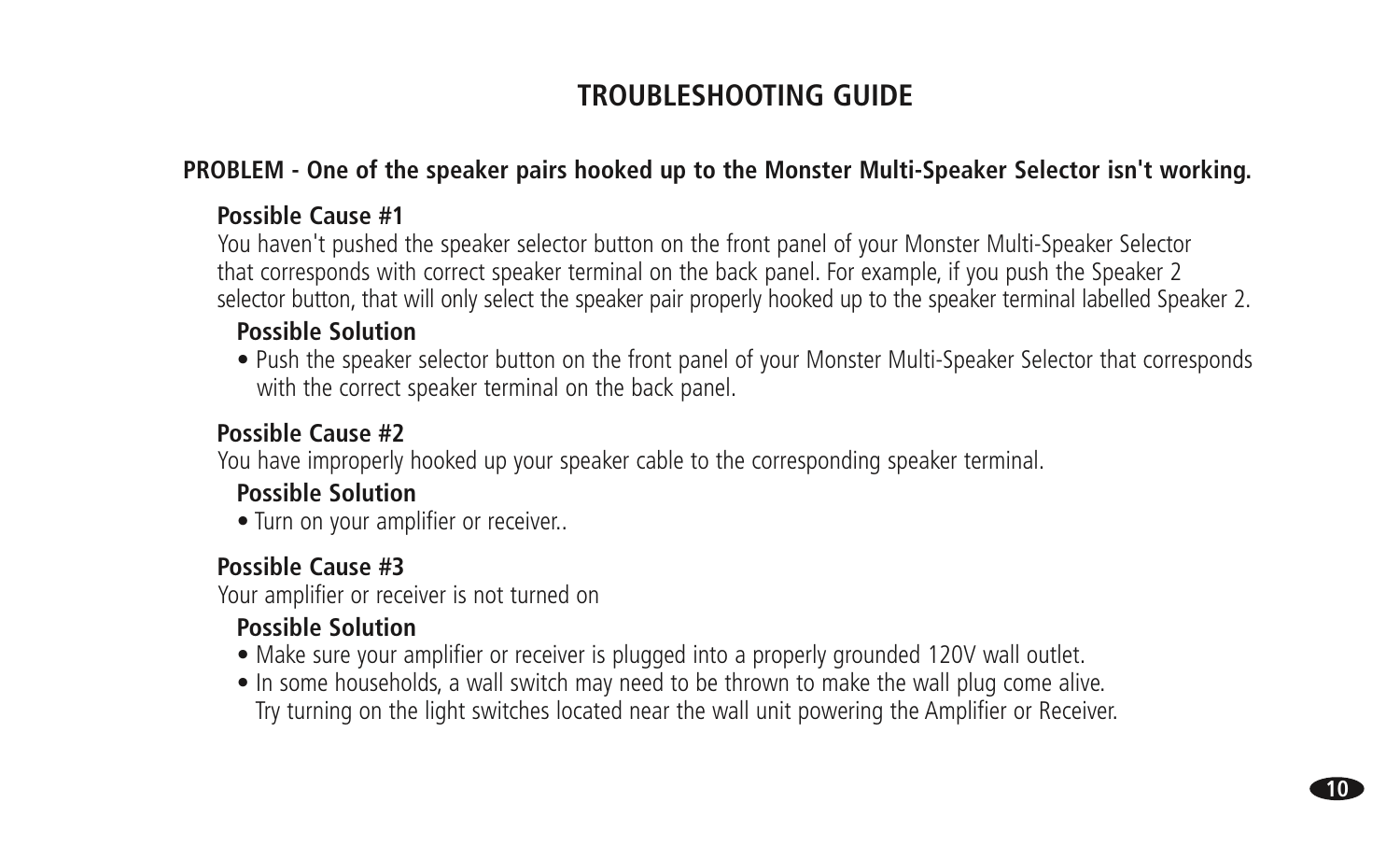#### **Possible Cause #4**

A short in one of your speaker cables has occurred.

NOTE: A good way to test if a cable short has occured is to play a CD and listen for sound coming out of the left and right speakers. If no sound comes out of one speaker (or both) there is a possible short in the cable.

#### **Possible Solution**

• Replace the shorted cable.

#### **Possible Cause #5**

One or both of your speakers is damaged (damaged cone, woofer, etc…).

#### **Possible Solution**

• Take your speaker(s) to a qualified repair person or consult owner's manual for warranty information.

#### **Possible Cause #6**

You have improperly hooked up your amplifier to the corresponding amplifier hookup terminal on the back of the Multi-Speaker Selector.

#### **Possible Solution**

• Refer to Amplifier to Speaker Switcher hookup section of this owner's manual (page 3).

### **Possible Cause #7**

Your speaker cable isn't completely connected to your speaker.

#### **Possible Solution**

• Disconnect the speaker cable from your speaker and repeat speaker cable hookup.

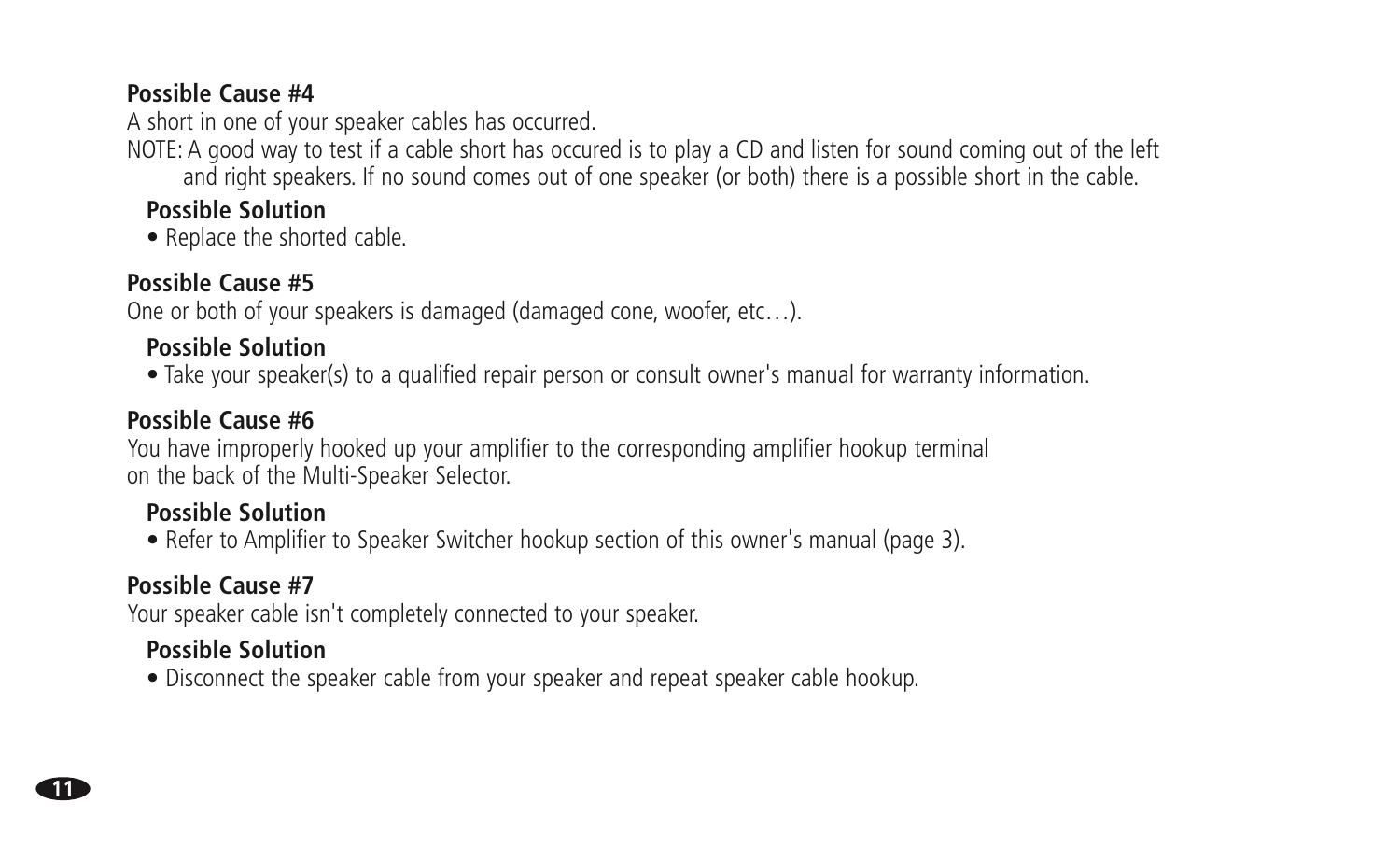### **PROBLEM -Your Multi-Speaker Selector is not functioning properly**

### **Possible Cause**

The unit is defective.

## **Possible Solution**

 • If the unit is still under warranty, please refer to warranty section of this owner's manual for terms and conditions (page 13).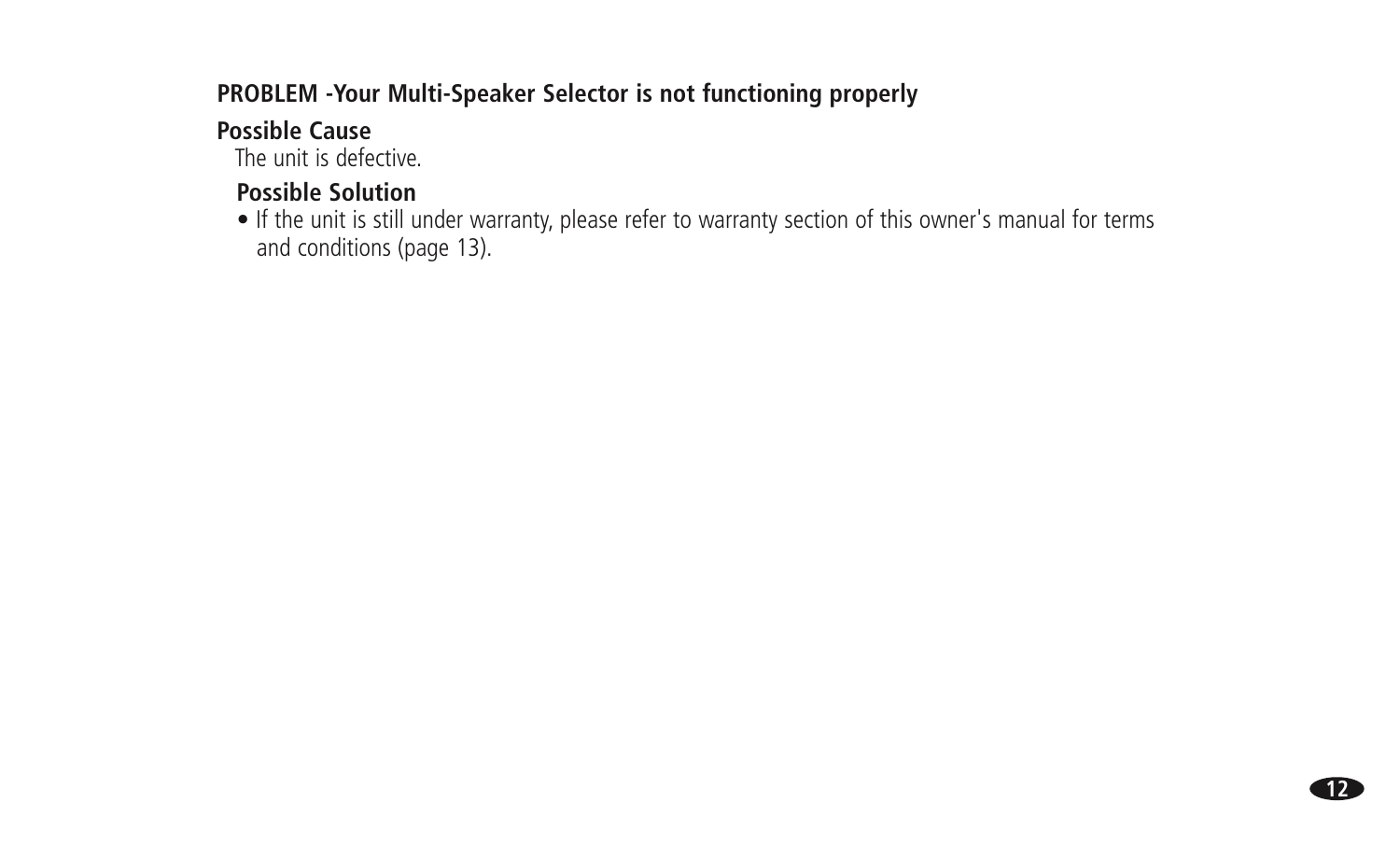# **APPENDIX A**

### **Warranty Information**

Monster Cable Products, Inc. warrants that this product shall be free of defects in materials and workmanship under normal use for 2 years.

This warranty extends only to the original purchaser and is nontransferable. During the warranty period, Monster Cable Products, Inc. will, at no additional charge, repair or replace defective parts or, at the option of Monster Cable Products, Inc., replace the entire unit.

This warranty does not extend to any Monster Cable Products, Inc. product that has been damaged or rendered defective (a) as a result of accident, misuse or abuse; (b) by the use of parts not manufactured or sold by Monster Cable Products, Inc.; or (c) by modification of product.

### **General Provisions**

As To Each Warranty:

Any technical or other advice offered before or after delivery with respect to the use and application of the product furnished without charge and subject to the understanding that such advise issued at the purchaser's sole risk without any limitation or modifications of any disclaimer or other provision contained herein.

THE ABOVE ARE IN LIEU OF ALL OTHER WARRANTIES, EXPRESS OR IMPLIED, INCLUDING IMPLIED WARRANTY OF MERCHANTABILITY AND FITNESS FOR A PARTICULAR PURPOSE.

IN NO EVENT SHALL MONSTER CABLE PRODUCTS, INC. BE LIABLE FOR SPECIAL, INCIDENTAL, CONSEQUENTIAL OR INDIRECT DAMAGES.

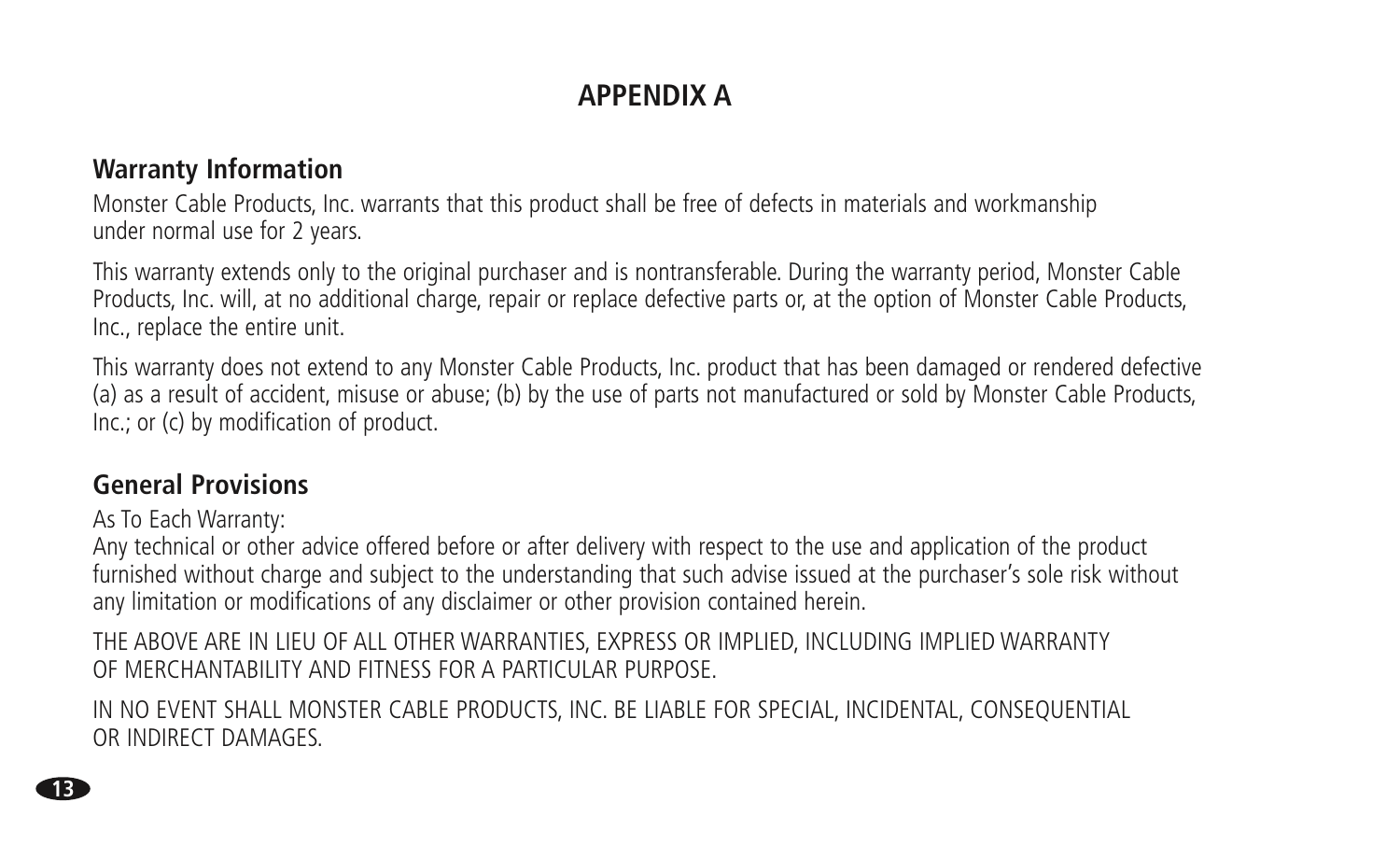## **APPENDIX B**

### **How to Contact Us**

| Write to us at:         | Monster Cable Products, Inc.<br>455 Valley Drive<br>Brisbane, CA 94005 |
|-------------------------|------------------------------------------------------------------------|
| Visit us on the web at: | www.monstercable.com                                                   |
| Call us toll-free at:   | 877/800-8989                                                           |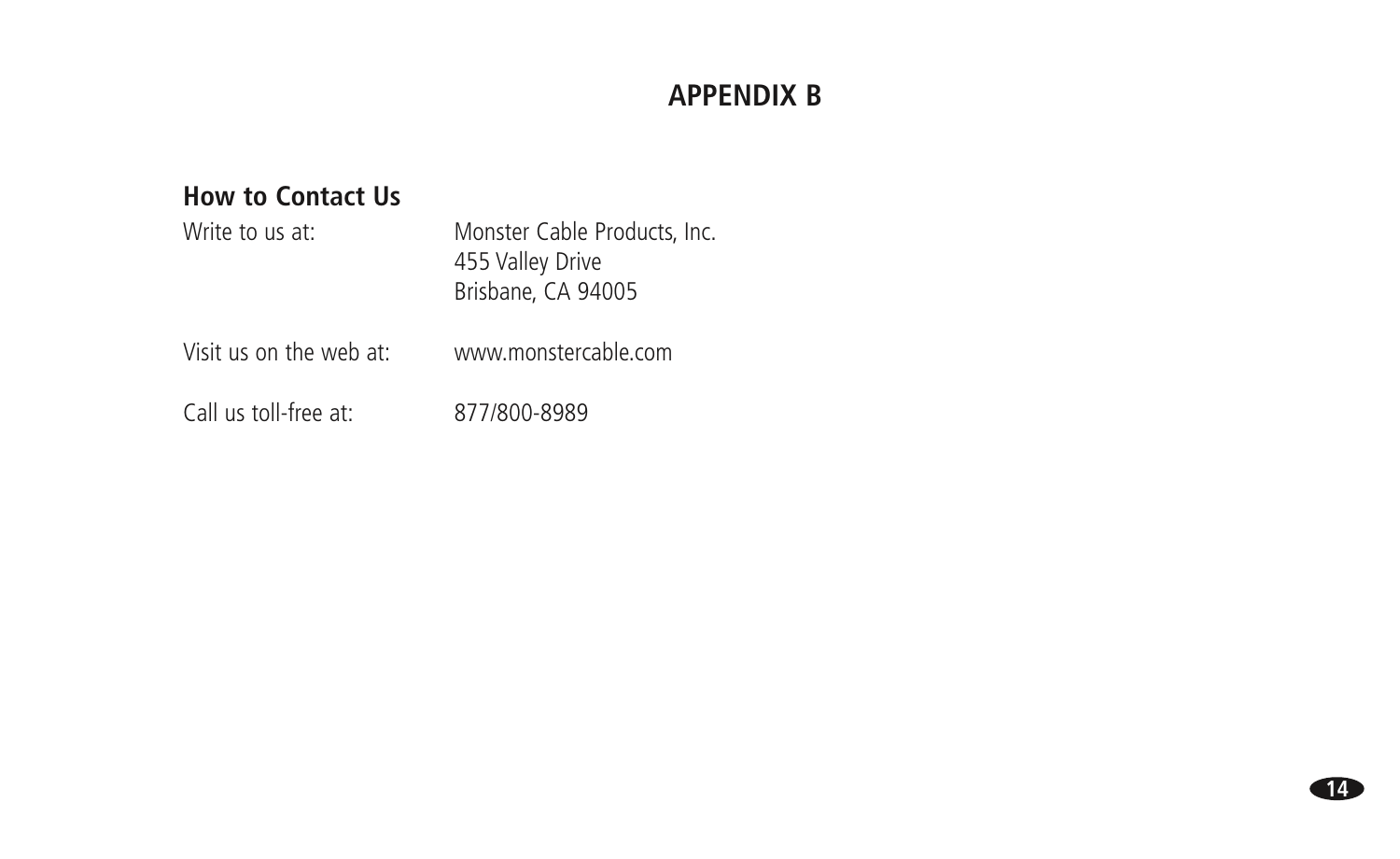## **NOTES**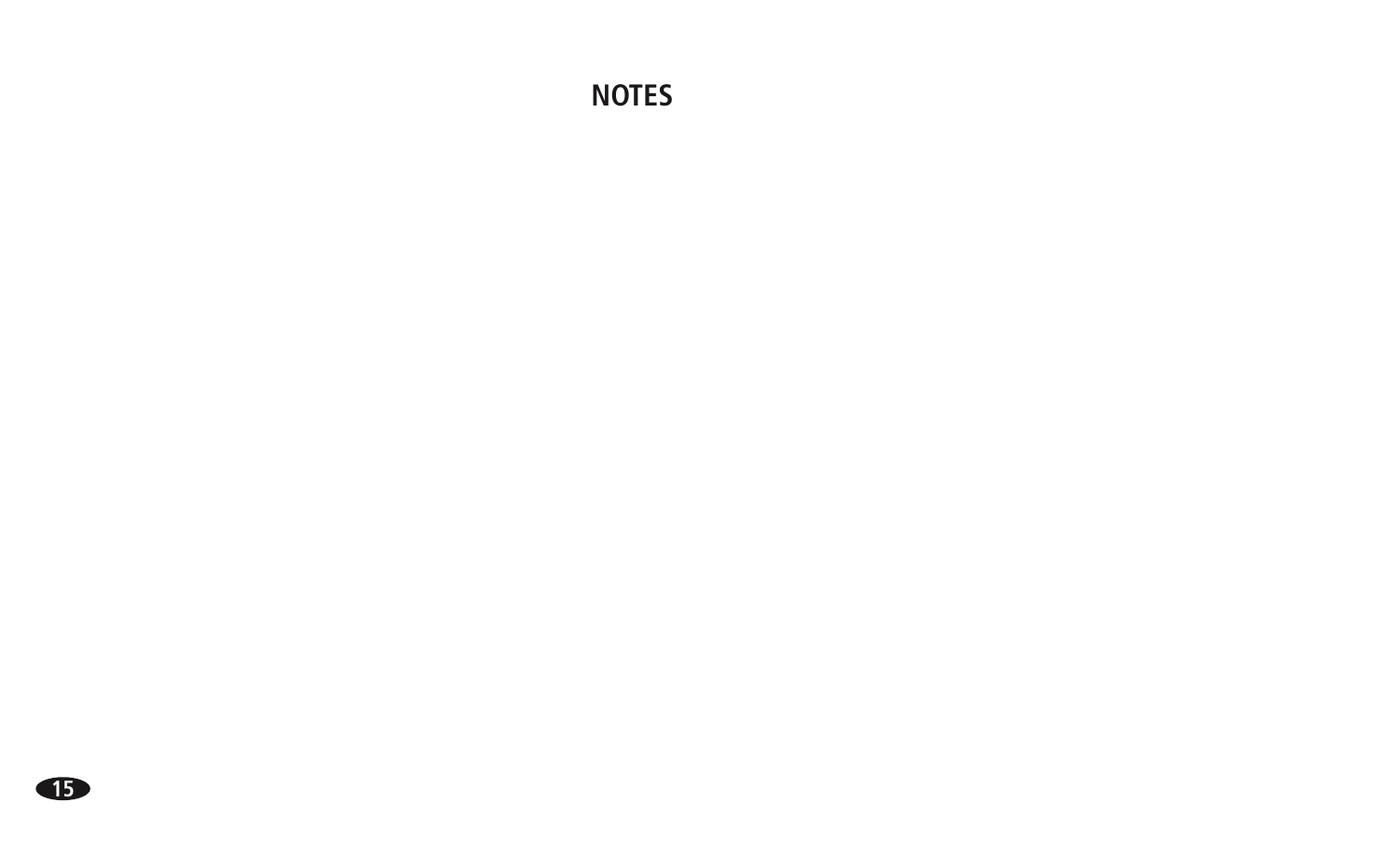# **Register Your Product For Warranty Coverage – Monster Multi-Speaker Selector**

Please either complete and return this questionnaire by mail, or go to **www.monstercable.com** to register online (online registrations are automatically entered each month in a drawing to win Monsterous prizes).

|                                                                                                                                                                | Zip/Postal Code_______________________                                                                                                                                                                                               |  |
|----------------------------------------------------------------------------------------------------------------------------------------------------------------|--------------------------------------------------------------------------------------------------------------------------------------------------------------------------------------------------------------------------------------|--|
|                                                                                                                                                                |                                                                                                                                                                                                                                      |  |
|                                                                                                                                                                | Name and Location of Dealer <u>and the second second in the second second in the second second second in the second second second second second second second second second second second second second second second second sec</u> |  |
|                                                                                                                                                                |                                                                                                                                                                                                                                      |  |
| 1. How did you hear about Monster Cable?<br>$\Box$ Salesperson $\Box$ Friend $\Box$ Newspaper/Magazine Advertisement $\Box$ Newspaper/Magazine Story or Review |                                                                                                                                                                                                                                      |  |
| 2. Estimated value of your entire system?<br>□ Under \$1,000 □ \$1,000-3,000 □ \$3,000-5,000 □ \$5,000-10,000 □ Over \$10,000                                  |                                                                                                                                                                                                                                      |  |
| 3. What is your favorite music?                                                                                                                                |                                                                                                                                                                                                                                      |  |
| $\Box$ Other $\Box$                                                                                                                                            | □ Classic Rock □ Alternative □ Classical □ R&B □ Rap □ Country □ New Age Instrumental □ Jazz □ Blues □ Pop □ Oldies                                                                                                                  |  |

**4. Did you buy this Multi-Speaker Speaker with a new system or component?**  $\Box$  Yes  $\Box$  No

Please see other side  $\blacktriangleright$